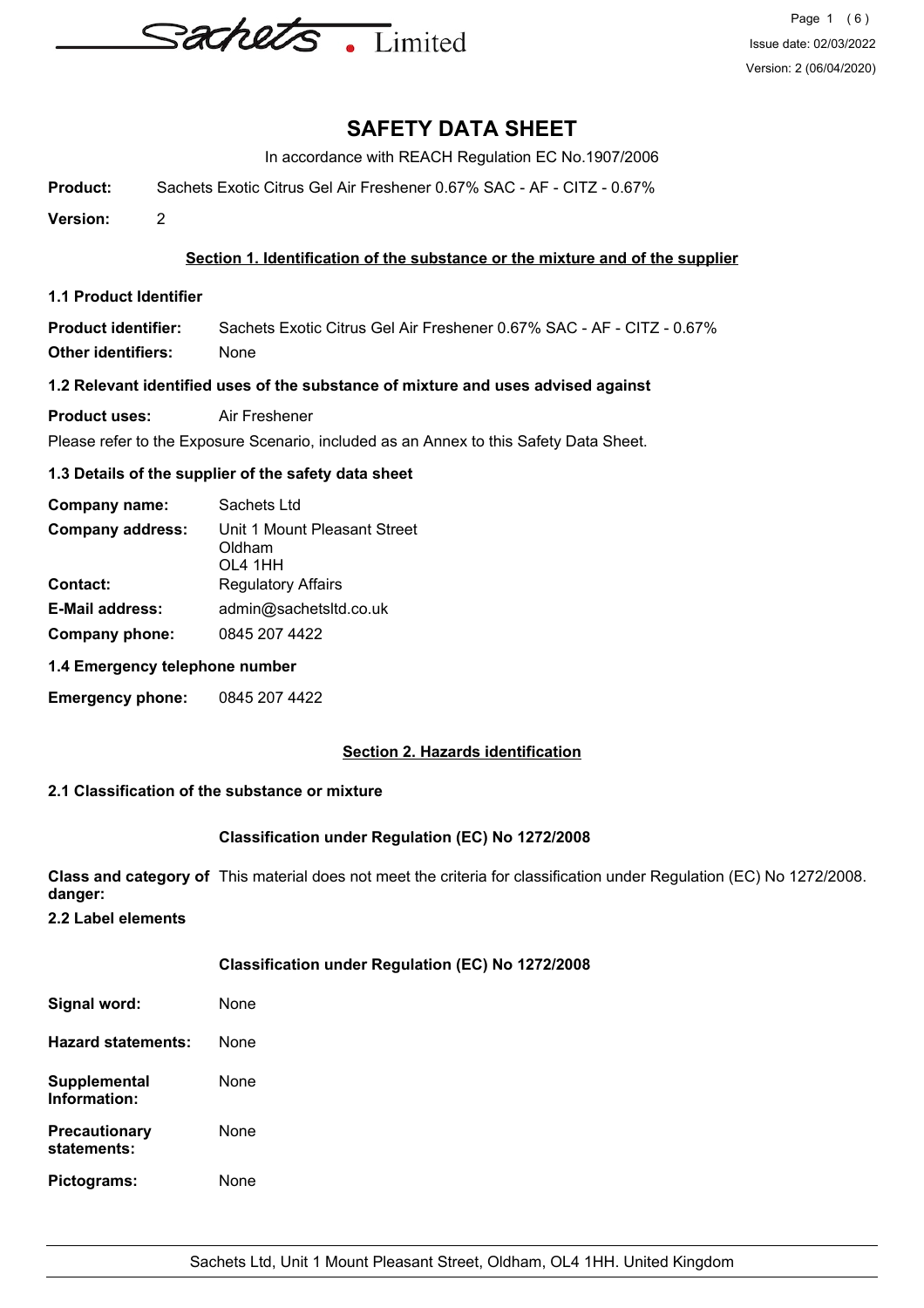

In accordance with REACH Regulation EC No.1907/2006

**Product:** Sachets Exotic Citrus Gel Air Freshener 0.67% SAC - AF - CITZ - 0.67%

**Version:** 2

**2.3 Other hazards**

**Other hazards:** None

**Section 3. Composition / information on ingredients**

### **3.2 Mixtures**

**Contains:**

Not Applicable

### **Substances with Community workplace exposure limits:**

Not Applicable

**Substances that are persistent, bioaccumulative and toxic or very persistent and very bioaccumulative, greater than 0.1%:**

Not Applicable

### **Section 4. First-aid measures**

### **4.1 Description of first aid measures**

**Inhalation:** Remove from exposure site to fresh air, keep at rest, and obtain medical attention. **Eye exposure:** Flush immediately with water for at least 15 minutes. Contact physician if symptoms persist. **Skin exposure:** Remove contaminated clothes. Wash thoroughly with soap and water. Contact physician if irritation persists. **Ingestion:** Rinse mouth with water and obtain medical attention.

### **4.2 Most important symptoms and effects, both acute and delayed**

None expected, see Section 4.1 for further information.

### **4.3 Indication of any immediate medical attention and special treatment needed**

None expected, see Section 4.1 for further information.

### **Section 5: Firefighting measures**

### **5.1 Extinguishing media**

Suitable media: Carbon dioxide, Dry chemical, Foam.

### **5.2 Special hazards arising from the substance or mixture**

In case of fire, may be liberated: Carbon monoxide, Unidentified organic compounds.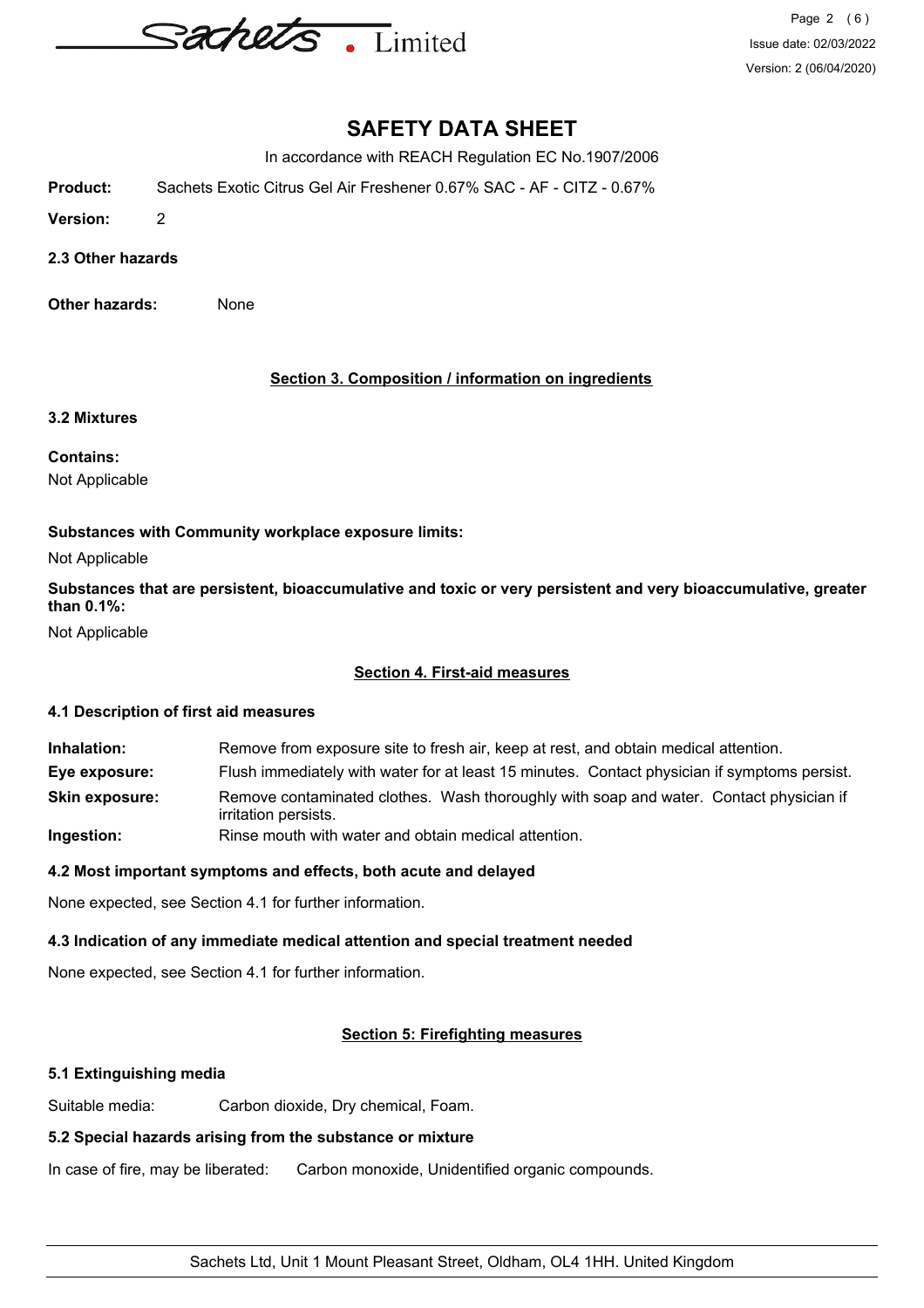

In accordance with REACH Regulation EC No.1907/2006

**Product:** Sachets Exotic Citrus Gel Air Freshener 0.67% SAC - AF - CITZ - 0.67%

**Version:** 2

### **5.3 Advice for fire fighters:**

In case of insufficient ventilation, wear suitable respiratory equipment.

### **Section 6. Accidental release measures**

### **6.1 Personal precautions, protective equipment and emergency procedures:**

Avoid inhalation. Avoid contact with skin and eyes. See protective measures under Section 7 and 8.

### **6.2 Environmental precautions:**

Keep away from drains, surface and ground water, and soil.

### **6.3 Methods and material for containment and cleaning up:**

Remove ignition sources. Provide adequate ventilation. Avoid excessive inhalation of vapours. Contain spillage immediately by use of sand or inert powder. Dispose of according to local regulations.

### **6.4 Reference to other sections:**

Also refer to sections 8 and 13.

### **Section 7. Handling and storage**

### **7.1 Precautions for safe handling:**

Keep away from heat, sparks, open flames and hot surfaces. - No smoking. Use personal protective equipment as required. Use in accordance with good manufacturing and industrial hygiene practices. Use in areas with adequate ventilation Do not eat, drink or smoke when using this product.

### **7.2 Conditions for safe storage, including any incompatibilities:**

Store in a well-ventilated place. Keep container tightly closed. Keep cool. Ground/bond container and receiving equipment. Use explosion-proof electrical, ventilating and lighting equipment. Use only non-sparking tools. Take precautionary measures against static discharge.

### **7.3 Specific end use(s):**

Air Freshener: Use in accordance with good manufacturing and industrial hygiene practices.

Please refer to the Exposure Scenario, included as an Annex to this Safety Data Sheet.

## **Section 8. Exposure controls/personal protection**

## **8.1 Control parameters**

Workplace exposure limits: Not Applicable

## **8.2 Exposure Controls**

## **Eye / Skin Protection**

Wear protective gloves/eye protection/face protection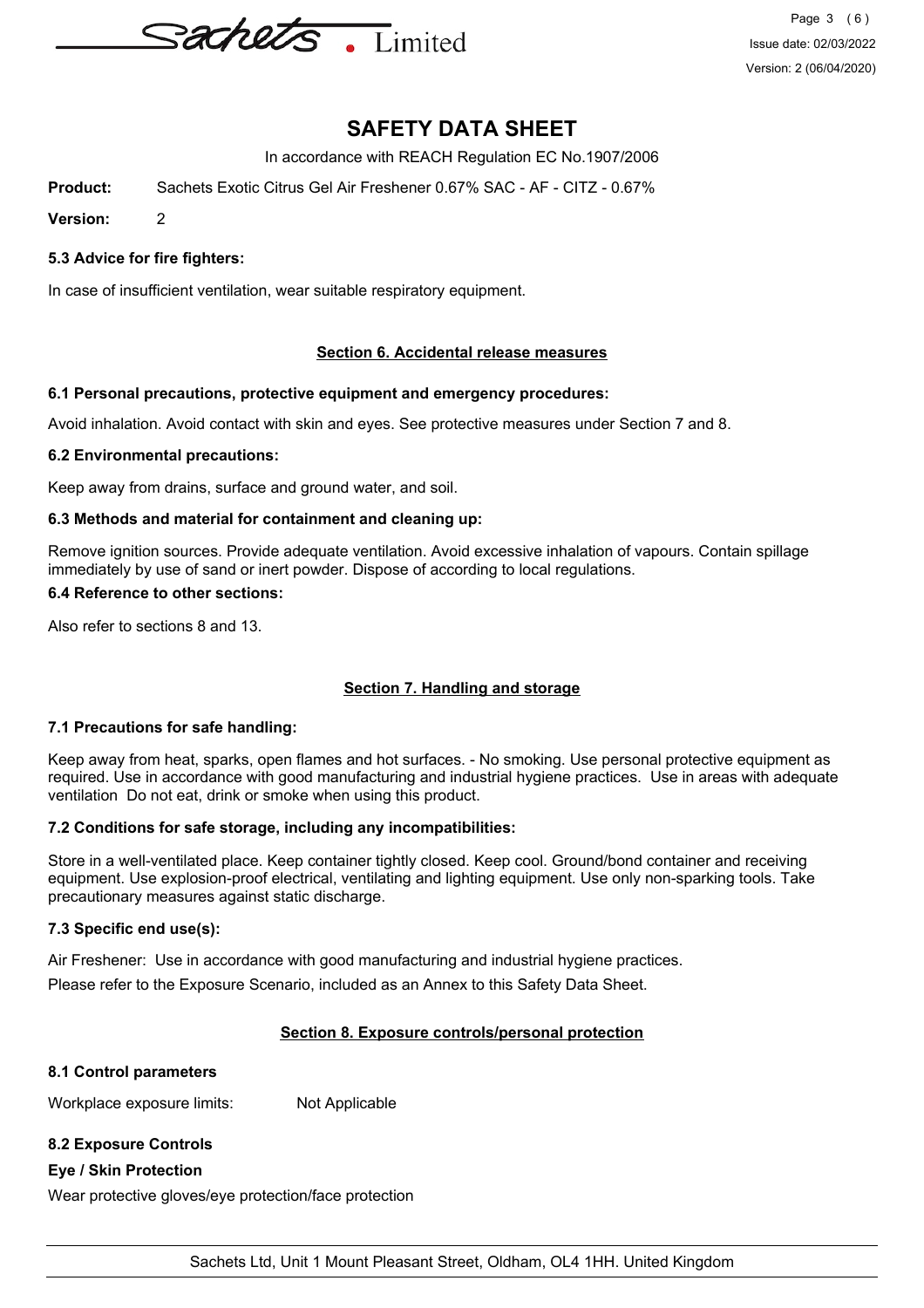

In accordance with REACH Regulation EC No.1907/2006

**Product:** Sachets Exotic Citrus Gel Air Freshener 0.67% SAC - AF - CITZ - 0.67%

**Version:** 2

### **Respiratory Protection**

Under normal conditions of use and where adequate ventilation is available to prevent build up of excessive vapour, this material should not require special engineering controls. However, in conditions of high or prolonged use, or high temperature or other conditions which increase exposure, the following engineering controls can be used to minimise exposure to personnel: a) Increase ventilation of the area with local exhaust ventilation. b) Personnel can use an approved, appropriately fitted respirator with organic vapour cartridge or canisters and particulate filters. c) Use closed systems for transferring and processing this material.

Also refer to Sections 2 and 7.

Please refer to the Exposure Scenario, included as an Annex to this Safety Data Sheet.

### **Section 9. Physical and chemical properties**

### **9.1 Information on basic physical and chemical properties**

| Appearance:                                   | Opaque Yellow-orange Gel                     |
|-----------------------------------------------|----------------------------------------------|
| Odour:                                        | Not determined                               |
| <b>Odour threshold:</b>                       | Not determined                               |
| pH:                                           | Not determined                               |
| Melting point / freezing point:               | Not determined                               |
| Initial boiling point / range:                | Not determined                               |
| <b>Flash point:</b>                           | $>$ 100 $^{\circ}$ C                         |
| <b>Evaporation rate:</b>                      | Not determined                               |
| Flammability (solid, gas):                    | Not determined                               |
| Upper/lower flammability or explosive limits: | Product does not present an explosion hazard |
| Vapour pressure:                              | Not determined                               |
| Vapour density:                               | Not determined                               |
| <b>Relative density:</b>                      | Not determined                               |
| Solubility(ies):                              | Not determined                               |
| Partition coefficient: n-octanol/water:       | Not determined                               |
| Auto-ignition temperature:                    | Not determined                               |
| <b>Decomposition temperature:</b>             | Not determined                               |
| <b>Viscosity:</b>                             | Not determined                               |
| <b>Explosive properties:</b>                  | Not expected                                 |
| <b>Oxidising properties:</b>                  | Not expected                                 |
|                                               |                                              |

**9.2 Other information:** None available

### **Section 10. Stability and reactivity**

### **10.1 Reactivity:**

Presents no significant reactivity hazard, by itself or in contact with water.

### **10.2 Chemical stability:**

Good stability under normal storage conditions.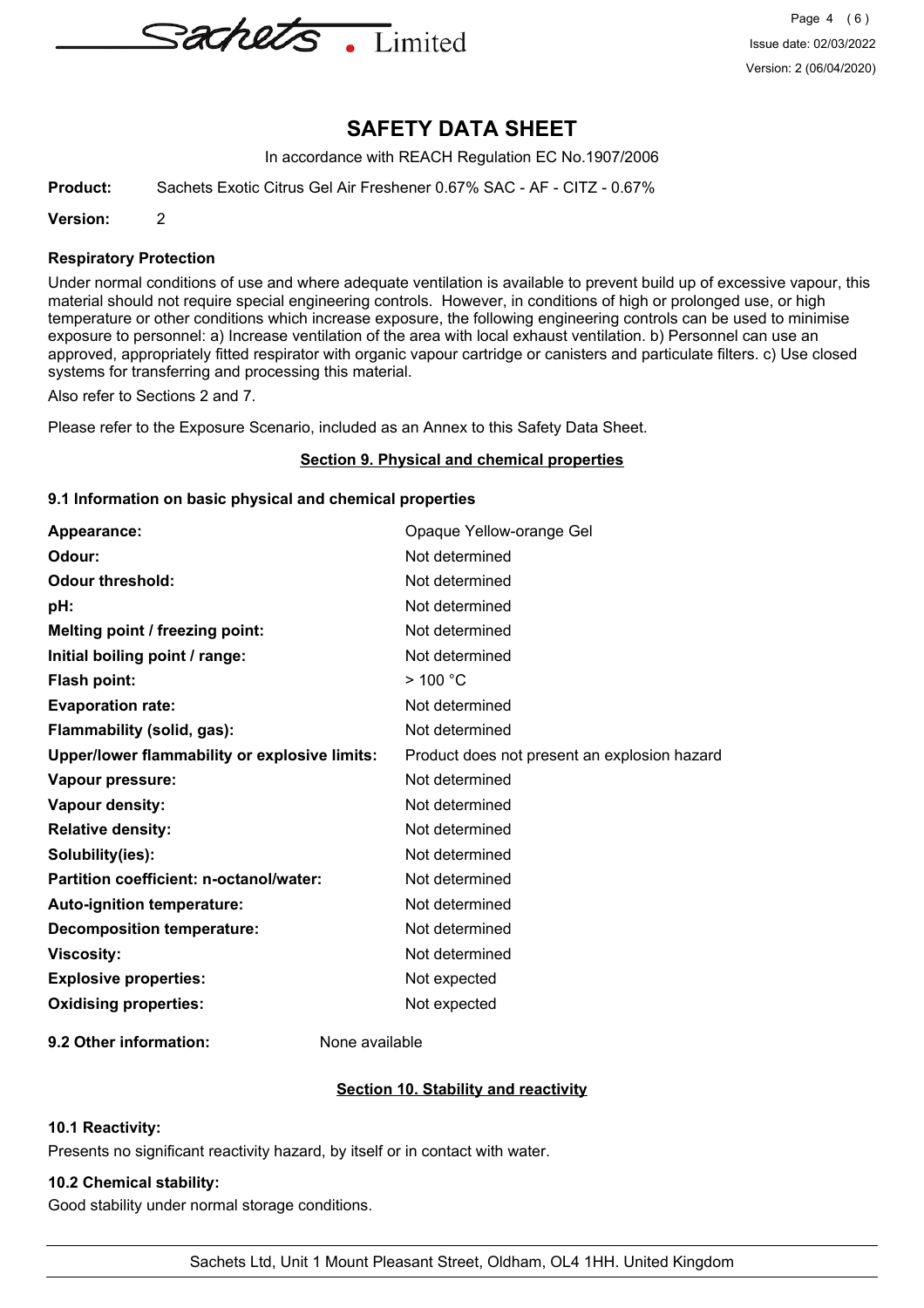

In accordance with REACH Regulation EC No.1907/2006

**Product:** Sachets Exotic Citrus Gel Air Freshener 0.67% SAC - AF - CITZ - 0.67%

**Version:** 2

**10.3 Possibility of hazardous reactions:**

Not expected under normal conditions of use.

### **10.4 Conditions to avoid:**

Temperature: <4°C and >32°C

### **10.5 Incompatible materials:**

Avoid contact with strong acids, alkalis or oxidising agents.

### **10.6 Hazardous decomposition products:**

Not expected.

### **Section 11. Toxicological information**

### **11.1 Information on toxicological effects**

This mixture has not been tested as a whole for health effects. The health effects have been calculated using the methods outlined in Regulation (EC) No 1272/2008 (CLP).

This material does not meet the criteria for classification for health hazards under Regulation (EC) No 1272/2008.

| <b>Acute Toxicity:</b>                    | Based on available data the classification criteria are not met. |
|-------------------------------------------|------------------------------------------------------------------|
| <b>Acute Toxicity Oral</b>                | Not Applicable                                                   |
| <b>Acute Toxicity Dermal</b>              | Not Applicable                                                   |
| <b>Acute Toxicity Inhalation</b>          | Not Available                                                    |
| <b>Skin corrosion/irritation:</b>         | Based on available data the classification criteria are not met. |
| Serious eye damage/irritation:            | Based on available data the classification criteria are not met. |
| <b>Respiratory or skin sensitisation:</b> | Based on available data the classification criteria are not met. |
| Germ cell mutagenicity:                   | Based on available data the classification criteria are not met. |
| Carcinogenicity:                          | Based on available data the classification criteria are not met. |
| <b>Reproductive toxicity:</b>             | Based on available data the classification criteria are not met. |
| <b>STOT-single exposure:</b>              | Based on available data the classification criteria are not met. |
| <b>STOT-repeated exposure:</b>            | Based on available data the classification criteria are not met. |
| <b>Aspiration hazard:</b>                 | Based on available data the classification criteria are not met. |

## **Information about hazardous ingredients in the mixture** Not Applicable

Refer to Sections 2 and 3 for additional information.

## **Section 12. Ecological information**

| 12.1 Toxicity:                      | Not available |
|-------------------------------------|---------------|
| 12.2 Persistence and degradability: | Not available |
| 12.3 Bioaccumulative potential:     | Not available |
| 12.4 Mobility in soil:              | Not available |